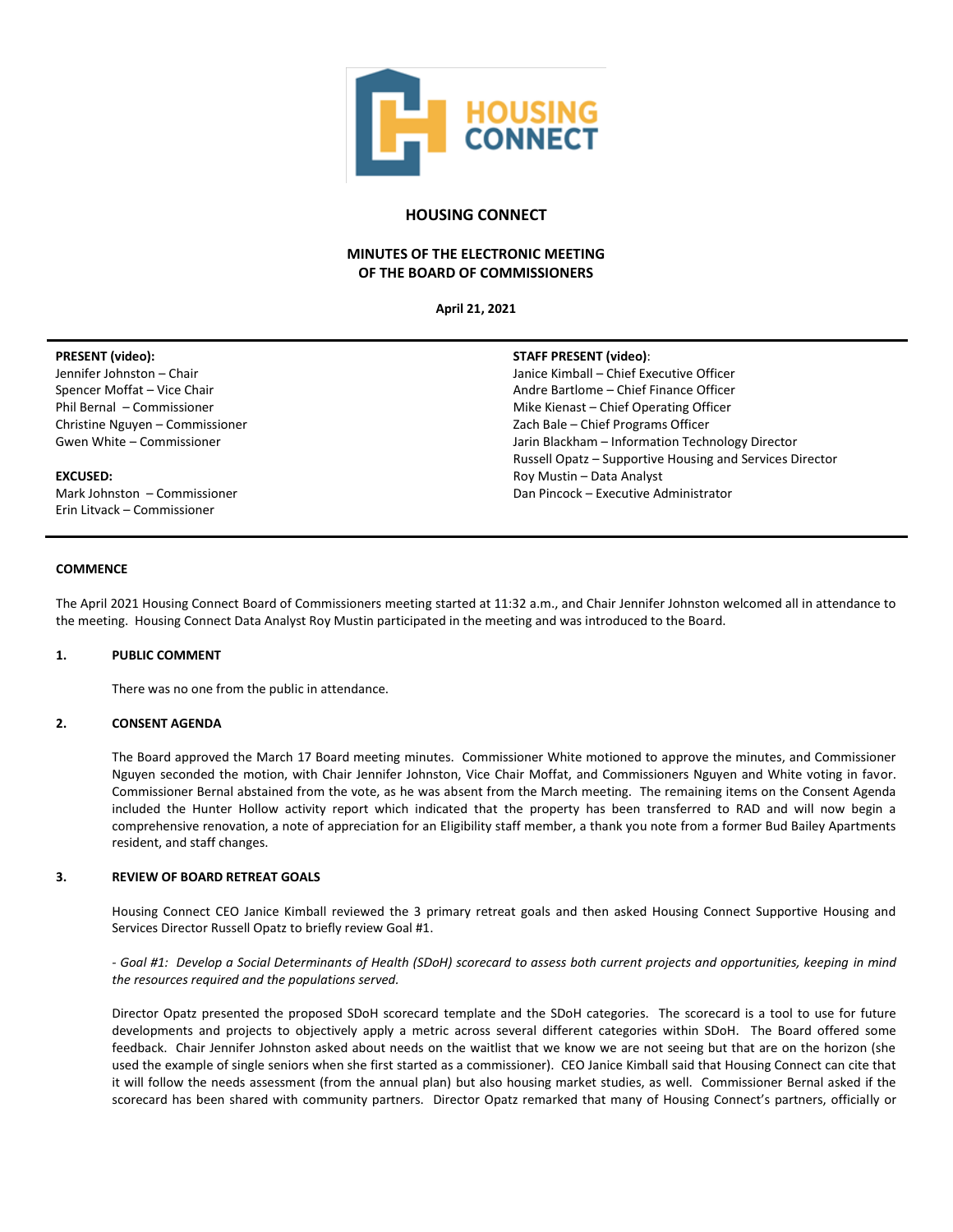unofficially, are adopting a similar framework. Chair Jennifer Johnston recommended sharing the scorecard with the County Mayor and the municipalities.

*- Goal #2: Use Section 8 vouchers to increase the amount of supportive housing as quickly as possible by splitting available vouchers into two uses: projects controlled by Housing Connect and those created and in partnership with other developers and service providers.* A Request for Proposals (RFP) to create 100 units of Permanent Supportive Housing (PSH) will be issued in May.

CEO Janice Kimball updated the Board by informing them that Housing Connect will be releasing a Request for Proposals (RFP) to create up to 100 units of permanent and supportive housing next month. She added that this will fit nicely with the tax credit cycle.

*- Goal #3: Invest \$8.6M from the sale of Public Housing Scattered Sites to create the greatest total number of units by splitting the dollars available into 1) a proposed Fund and 2) for immediate acquisition/targeted equity investments* – see Resolution #1032.

CEO Janice Kimball referenced the resolution which the Board would vote on, which will restrict \$8.6 million from the sale of disposition proceeds into a revolving development pool and for acquisition funding.

#### **4. RESOLUTION #1032 – RESTRICTED FUNDS FROM THE DISPOSITION SALES**

The Board then discussed Resolution #1032, which restricted the money for the uses described above. Chair Jennifer Johnston recommended that CEO Janice Kimball and CFO Andre Bartlome create a memo to track where the proceeds are being used. Commissioner Bernal suggested having some before/after pictures to show officials how the money is being used to improve people's lives. CEO Janice Kimball said the agency would work out some sort of tracking mechanism to show what Housing Connect has done, using before/after visuals. Vice Chair Moffat motioned to approve Resolution #1032, and Commissioner White seconded the motion, and all Board members present (Chair Jennifer Johnston, Vice Chair Moffat, and Commissioners Bernal, Nguyen, and White) voting in favor. Resolution #1032 (to restrict the disposition funds) was approved.

#### **5. EXECUTIVE SESSION**

There were no items for the Executive Session.

### **6. CEO's REPORT**

Housing Connect CEO Janice Kimball highlighted for the Board the following activities/issues:

- Renovations at the Main Office: LED lights are being installed; the lobby renovation has started. She thanked Mike Kienast and Lee Wight for their teams' work on the renovations.

- Development activities: Housing Connect is hiring a recruitment firm to fill Jeremy Runia's position (Real Estate Development Director). Troy Hart has tendered his resignation, effective April 30, and Housing Connect is looking to re-market/re-design his position to be more of a project manager. Both positions are in high demand these days.

- New City Plaza (High Rise/City Plaza): The High Rise has been a challenging project, mostly due to the complexities of the project, with two different housing authorities, HUD, and the financing structure.

Housing Connect will be posting a contract position for an owner's rep to help oversee the renovation at the High Rise and has contracted with a relocation specialist to ensure all residents are supported during the renovation. Housing Connect is taking the lead on development and procurement.

A Financial/Technical Assistant RFP has also gone out (to include closing with equity and financial partners and to assist with the HUD side of closing). Housing Connect hopes to have a decision this week.

Housing Connect has received its 5<sup>th</sup> and final extension of the bonds. There is a plan in place to close on the bonds in July and to start construction in the Fall. The agency received the go-ahead from HUD on the renewed CHAP agreement, which is the first step in moving the project forward. She reminded the Board that the City Housing Authority will take the rent assistance for the project, and Housing Connect will do the property management. This has not been formalized, and Chair Jennifer Johnston asked if there was anything the Board can do to help formalize the agreement, and CEO Janice Kimball said she was going to follow up with Legal (Ballard Spahr). Chair Jennifer Johnston gave the directive to work towards formalizing the agreement.

- COVID: Housing Connect projects and housing have done well during COVID – Housing Connect staff have done a great job keeping the programs near capacity. Overdue re-certifications are minimal and are at the level they were two years ago. There is some backlog with preventative maintenance for Public Housing and with quality control inspections for Section 8 (Housing Connect is 787 inspections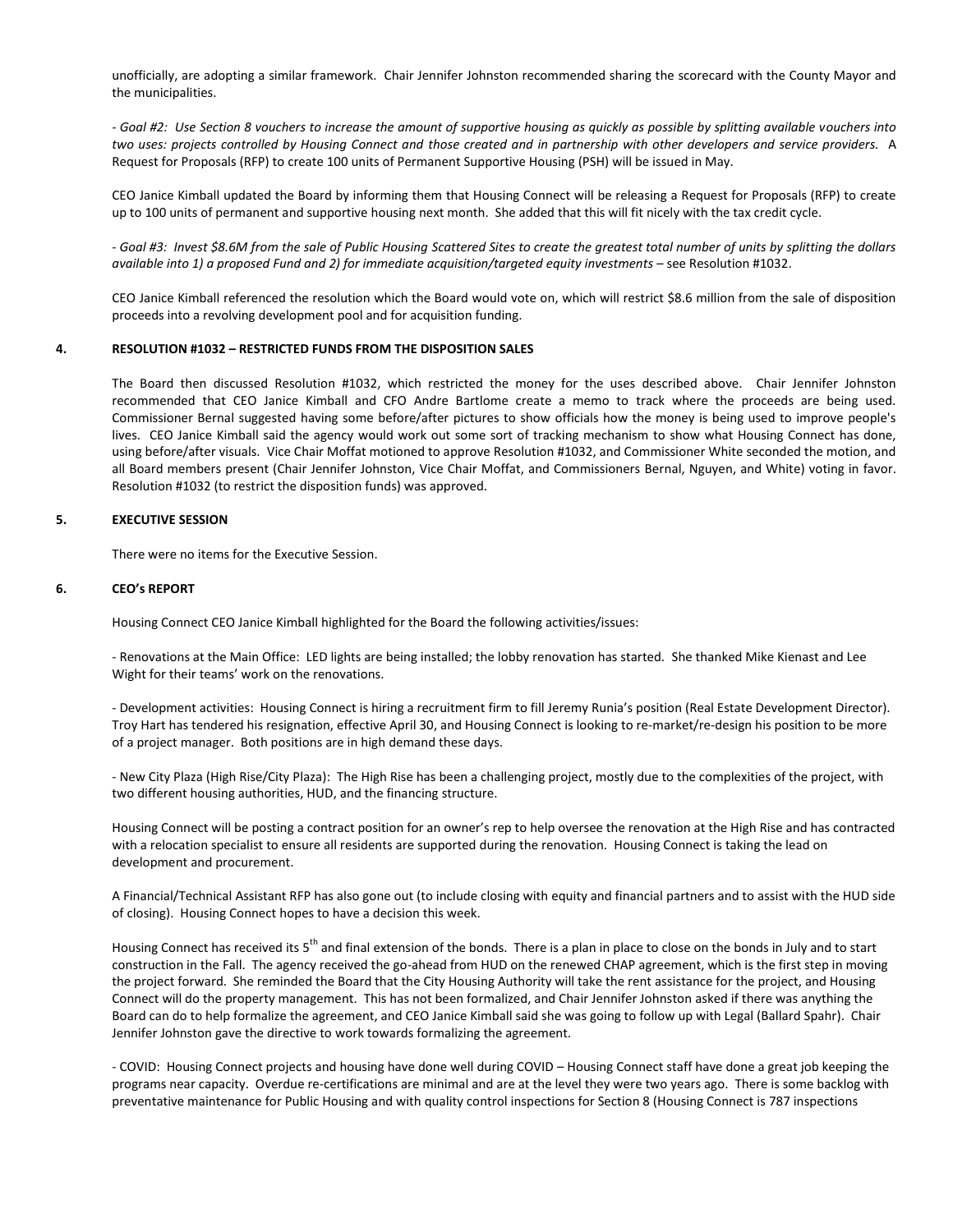behind, since this was paused during COVID).

- Rent collections: Housing Connect is looking at \$106K across the entire housing portfolio in rent owed that the agency does not think it will be able to collect. Staff have done all that they can do to engage with clients and to make sure that they have the resources they need to apply for any COVID relief funding. In addition, Housing Connect anticipates \$141K in costs to turn around vacant units, if these cases result in evictions (approximately 40 problem units). Frontline staff have helped tenants with COVID relief assistance applications, but some clients are just not engaging after repeated attempts. COO Mike Kienast pointed out that the majority of the residents in this situation are at Bud Bailey and Bodhi, which have more market units.

- Section 8 HCV program: The joint waitlist (with the City housing authority) has been closed. Presently, the agency is overspent and overleased (which has also happened in the past) and is monitoring this and will be working with HUD to resolve this. CEO Janice Kimball said the agency will need to find a better way to track the attrition rate in real-time, which usually stays constant. CFO Andre Bartlome added that the per unit costs went up significantly during the last year, which was one of the main reasons for overspending. HUD has mechanisms in place for applying for additional funding (which Housing Connect is in the process of applying for), and the Board would be updated after Housing Connect meets with HUD.

- Moving To Work (MTW): Housing Connect has not heard yet from HUD on whether or not it was accepted for MTW Cohort 2. The next MTW application deadlines are coming up (for Cohorts 3 and 4), and if Housing Connect has not been notified by May, it will have to submit a new application for Cohort 4 prior to finding out if it is awarded under rent reform (Cohort 2), in which case, Executive Administrator Dan Pincock will send out a tentative Special Board Meeting invitation for August 4 to go over the new application.

### **7. BUDGET**

CFO Andre Bartlome was asked to remind the Board about important and upcoming budget dates. He told them that in the first week of May, the agency should have a "close-to-final" budget, and there will be a Finance Committee meeting on the 2nd Friday of May (May 14), which Board members are invited to participate and provide their input. Management will go through big budget items at the May Board meeting and get final input and approval to finalize employee benefits. The overall FY2021-2022 budget will be presented to the Board for approval in June.

Chair Jennifer Johnston asked CFO Bartlome for CEO comp information for the May Board meeting, and he said that Housing Connect will be providing it for all positions (not just for the CEO) this year. CEO Janice Kimball agreed to review what is discussed at the Finance Committee meeting with Chris Nguyen (who will not be available for the Finance Committee meeting).

### **8. PRESENTATIONS**

- Demographics dashboard: The dashboard quickly provides key demographics for all agency properties and programs and also by specific property. Housing Connect Data Analyst Roy Mustin went over the "point-in-time" demographics dashboard (point-in-time = the data is refreshed every day). He said the dashboard is an infographic designed to provide demographic information primarily for head of households and is intended to be an "at a glance", quick solution for a common question and is flexible to show a wide variety of property and program demographic information, depending on the user's needs.

Chair Jennifer Johnston suggested that he adjust the Ethnicity headline (as based on the HUD requirement for Hispanic ethnicity). Housing Connect IT Director Jarin Blackham added that they want to start getting historic information so that they can start working on trend lines to determine whether certain ethnicities are increasing or decreasing. Chair Jennifer Johnston also asked about the "Race" information (as it doesn't add up to households served), and Roy Mustin said he would look into this further. She suggested comparing the data to the overall population of the area that Housing Connect serves.

Both Chair Jennifer Johnston and CEO Janice Kimball thanked Roy Mustin and Jarin Blackham for their work on the dashboard.

- Staff Survey: CFO Andre Bartlome reviewed the trends, key points, highlights, takeaways, and main results from the recent staff survey. For areas that need improvement or are trending down from previous surveys, Chair Jennifer Johnston suggested that CEO Janice Kimball include some goals at the next Board meeting for the upcoming fiscal year which shows that staff have been heard and what management is going to do about the particular issue/s.

### **9. COMMISSIONERS' INPUT**

Commissioner White did not have anything to report from the Resident Advisory Board (RAB), as no RAB meeting was held this month. She praised the Kelly Benson Resident Services staff for being "on top of everything." She was grateful for what they did yesterday to help residents get through today without having water service (because the city had a scheduled shut-down of water services). She also said all but 10 tenants have been vaccinated.